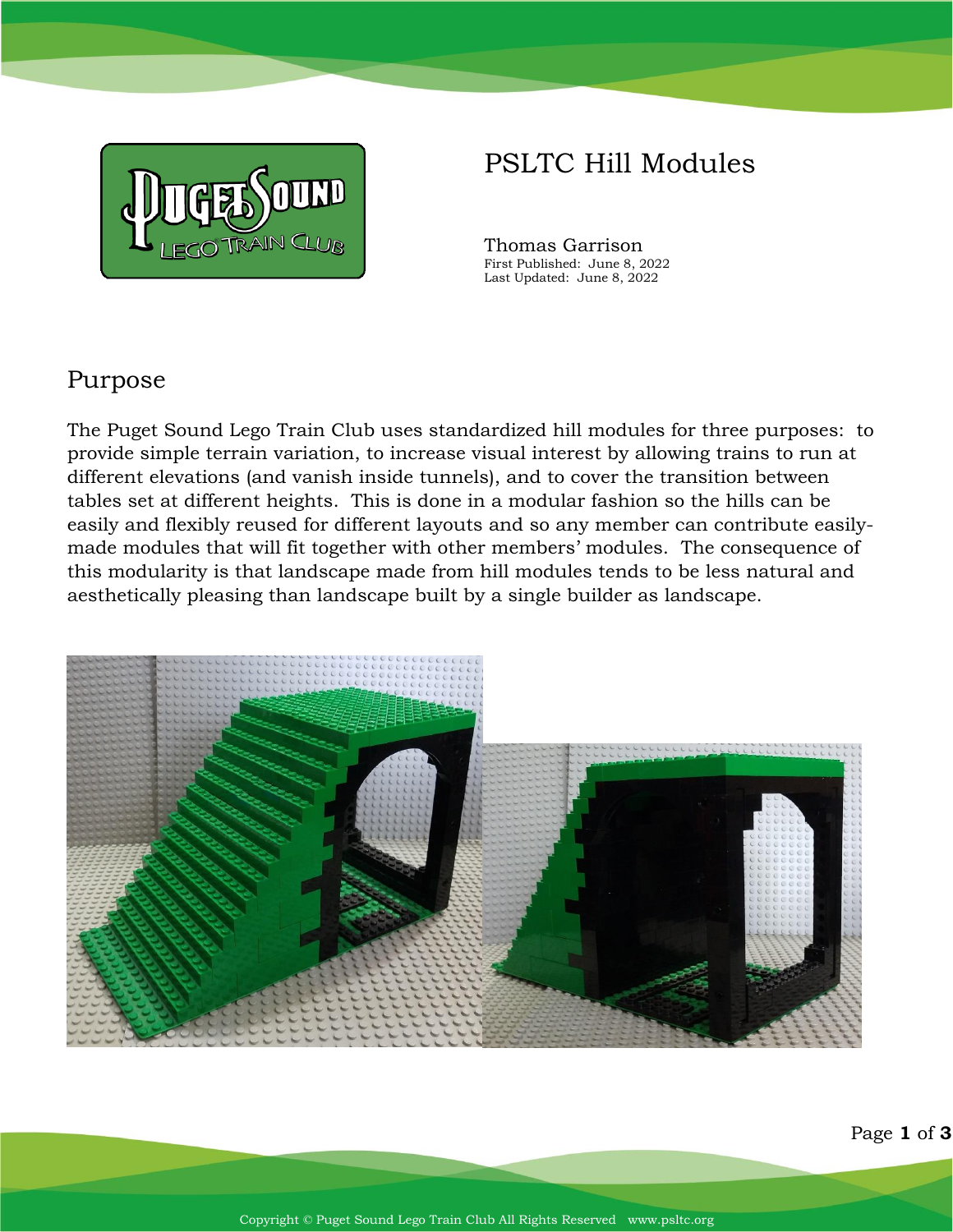## Standards

Hill modules are built on green 32-stud-deep baseplates and are multiples of 16 studs wide (usually 32, 48, or 64 studs wide). At the rear of each module at the 16-brick height the module should have 13 or 14 studs of flat, unadorned green to accommodate possible track in the standard track position. A good option is the ability to add terrain or scenicked material to this area when track will not be present. The dominant color scheme from the front of the module is green, while the primary color scheme from the back is black with some visible green. (Hill modules are frequently placed on the back edge of tables whence the back can be seen from the other side of the layout.) On both



edges, the part visible from the front is green, with three bare studs and then a profile of one brick rise for every stud over until the height reaches 16 bricks. Note that this profile should not be maintained between the edges, as that is very boring. Unless the module's design precludes it, modules should accommodate trains running under them by being open from 3 to 14 studs from the back to a height of at least 11 bricks (and 14 bricks at the 8.5 studs

from the back point, which is the center of the tunnel). The sides of the module can always be assumed to be hidden, either by another module or by an endcap of some kind. Modules can have a Technic pinhole at the 14-brick height 2.5 studs from the back to help alignment (using a Technic pin or axle pin); connecting modules with 1x4 green plates also helps greatly with alignment.

#### **History**

The PSLTC hill module standard was inspired by the COLTC hill module standard [\(https://news.lugnet.com/trains/?n=26748\)](https://news.lugnet.com/trains/?n=26748).

#### Examples

Modules can come in more-or-less straight configurations, include 90-degree corners (inside or outside), incorporate railroad tunnel portals to allow trains to run straight into or under the hills, include road tunnel portals, transition to rail bridges or elevated rail (at the 16-brick height), or do many things as yet unimagined.